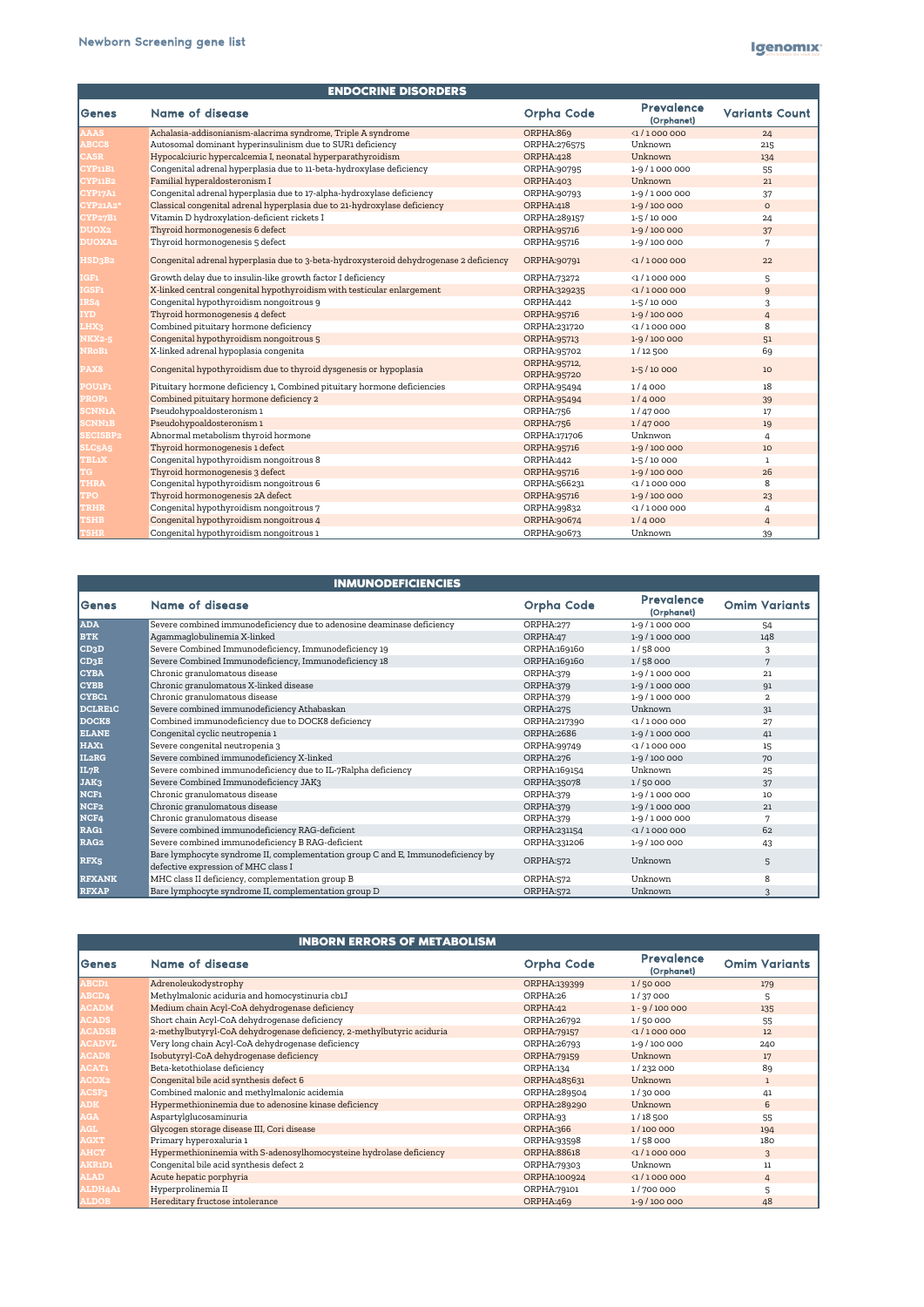| <b>INBORN ERRORS OF METABOLISM</b> |                                                                                                                      |                                                                               |                                 |                      |
|------------------------------------|----------------------------------------------------------------------------------------------------------------------|-------------------------------------------------------------------------------|---------------------------------|----------------------|
| Genes                              | <b>Name of disease</b>                                                                                               | <b>Orpha Code</b>                                                             | <b>Prevalence</b><br>(Orphanet) | <b>Omim Variants</b> |
| <b>ALPL</b>                        | Hypophosphatasia                                                                                                     | ORPHA:247623,<br>ORPHA:247651,<br>ORPHA:247676                                | 1/300 000                       | 115                  |
| <b>AMACR</b>                       | Congenital bile acid synthesis defect 4                                                                              | ORPHA:79302                                                                   | $\langle 1 / 1000000$           | 2                    |
| <b>AMT</b>                         | Glycine encephalopathy                                                                                               | ORPHA:407                                                                     | 1-9/1000000                     | 57                   |
| ARG1                               | Argininemia                                                                                                          | ORPHA:90                                                                      | $\langle 1/1000000$             | 38                   |
| <b>ARSA</b>                        | Metachromatic leukodystrophy                                                                                         | ORPHA:512                                                                     | 1-9/1000000                     | 157                  |
| <b>ARSB</b>                        | Mucopolysaccharidosis VI, Maroteaux-Lamy disease                                                                     | ORPHA:583                                                                     | 1-9/1000000                     | 130                  |
| <b>ASL</b>                         | Argininosuccinic aciduria                                                                                            | ORPHA:23                                                                      | 1-9 / 100 000                   | 77                   |
| ASS1                               | Citrullinemia 1                                                                                                      | ORPHA:247525                                                                  | 1-9 / 100 000                   | 92                   |
| <b>ATP7A</b>                       | Menkes disease                                                                                                       | ORPHA:565                                                                     | 1/35000                         | 122                  |
| <b>ATP7B</b>                       | Wilson disease                                                                                                       | ORPHA:905                                                                     | 1-9 / 100 000                   | 306                  |
| <b>AUH</b>                         | 3-methylglutaconic aciduria 1                                                                                        | ORPHA:67046                                                                   | $\langle 1 / 1000000$           | 19                   |
| <b>BCAT2</b>                       | Hypervalinemia and hyperleucine-isoleucinemia                                                                        | ORPHA:511                                                                     | 1-9/1000000                     | $\mathbf{1}$         |
|                                    |                                                                                                                      | ORPHA:268145,                                                                 |                                 |                      |
| <b>BCKDHA</b>                      | Maple syrup urine Ia disease                                                                                         | ORPHA:268162,<br>ORPHA:268173,<br>ORPHA:511,<br>ORPHA:268184                  | 1-9/1000000                     | 70                   |
| <b>BCKDHB</b>                      | Maple syrup urine Ib disease                                                                                         | ORPHA:268145,<br>ORPHA:268162,<br>ORPHA:268173,<br>ORPHA:511,<br>ORPHA:268184 | 1-9/1000000                     | 107                  |
| <b>BTD</b>                         | Biotinidase deficiency                                                                                               | ORPHA:79241                                                                   | 1-9 / 100 000                   | 209                  |
| <b>CBS</b>                         | Classic homocystinuria                                                                                               | ORPHA:394                                                                     | 1-9 / 100 000                   | 112                  |
| CD320                              | Methylmalonic aciduria due to transcobalamin receptor defect                                                         | ORPHA:280183                                                                  | $\langle 1 / 1000000$           | 1                    |
| <b>CLPB</b>                        | 3-methylglutaconic aciduria 7                                                                                        | ORPHA:445038                                                                  | $\langle$ 1 / 1 000 000         | 25                   |
| <b>CPS1</b>                        | Carbamoyl-phosphate synthetase 1 deficiency                                                                          | ORPHA:147                                                                     | 1/1.300.000                     | 92                   |
| <b>CPT1A</b>                       | Carnitine palmitoyl transferase 1a deficiency                                                                        | <b>ORPHA:156</b>                                                              | $\langle 1 / 1000000$           | 67                   |
| CPT <sub>2</sub>                   | Carnitine palmitoyl transferase 2 deficiency                                                                         | ORPHA:228302,<br>ORPHA:228308,                                                | $\langle 1 / 1000000$           | 94                   |
| <b>CTH</b>                         | Cystathioninuria                                                                                                     | ORPHA:228305<br><b>ORPHA:212</b>                                              | 1-9 / 100 000                   | $\overline{a}$       |
|                                    |                                                                                                                      | ORPHA:411629,                                                                 |                                 |                      |
| <b>CTNS</b>                        | Cystinosis                                                                                                           | ORPHA:411634                                                                  | 1/200 000                       | 81                   |
| <b>CYP27A1</b>                     | Cerebrotendinous xanthomatosis                                                                                       | ORPHA:909                                                                     | <5 / 100 000                    | 88                   |
|                                    |                                                                                                                      | ORPHA: 268145,                                                                |                                 |                      |
|                                    |                                                                                                                      | ORPHA:268162,                                                                 |                                 |                      |
| <b>DBT</b>                         | Maple syrup urine disease                                                                                            | ORPHA:268173,<br>ORPHA:511,                                                   | 1-9/1000000                     | 47                   |
|                                    |                                                                                                                      | ORPHA:268184                                                                  |                                 |                      |
| <b>DNAJC12</b>                     | Mild non-BH4-deficient hyperphenylalaninemia                                                                         | ORPHA:508523                                                                  | $\langle 1 / 1000000$           | 11                   |
| <b>ETFA</b>                        | Glutaric Acidemia II, multiple acyl-CoA dehydrogenase deficiency                                                     | ORPHA:26791                                                                   | 1-9/1000000                     | 15                   |
| <b>ETFB</b>                        | Glutaric Acidemia II, multiple acyl-CoA dehydrogenase deficiency                                                     | ORPHA:26791                                                                   | 1-9/1000000                     | 6                    |
| <b>ETFDH</b>                       | Glutaric Acidemia II, multiple acyl-CoA dehydrogenase deficiency                                                     | ORPHA:26791                                                                   | 1-9/1000000                     | 67                   |
| <b>FAH</b>                         | Tyrosinemia 1                                                                                                        | ORPHA:882                                                                     | 1/120 000                       | 77                   |
| FBP1                               | Fructose-1,6-bisphosphatase deficiency                                                                               | ORPHA:348                                                                     | 1/147575                        | 28                   |
| <b>FECH</b>                        | Erytrhopoietic protoporphyria                                                                                        | ORPHA: 79278                                                                  | 1-9/1000000                     | 15                   |
| G6PC1                              | Glycogen storage Ia disease                                                                                          | ORPHA:79258                                                                   | 1/100 000                       | 69                   |
| G6PD                               | Favism                                                                                                               | ORPHA:466026                                                                  | $\langle 1 / 1000000$           | 44                   |
| <b>GAA</b>                         | Glycogen storage disease II, Pompe disease                                                                           | ORPHA:308552                                                                  | 1/40 000                        | 301                  |
| <b>GALC</b>                        | Krabbe disease                                                                                                       | ORPHA:206448,<br>ORPHA:206436,                                                | 1/100 000                       | 144                  |
|                                    |                                                                                                                      | ORPHA:206443                                                                  |                                 |                      |
| <b>GALE</b>                        | Galactosemia due to galactose epimerase deficiency                                                                   | ORPHA:352                                                                     | 1/60 000                        | 14                   |
| <b>GALK1</b>                       | Galactosemia due to galactokinase deficiency                                                                         | ORPHA:79237                                                                   | $\langle$ 1/100 000             | 22                   |
| <b>GALM</b>                        | Galactosemia due to mutarotase deficiency, galactosemia IV                                                           | ORPHA:570422                                                                  | Unknown                         | 31                   |
| <b>GALNS</b>                       | Mucopolysaccharidosis IVA, Morquio A syndrome                                                                        | ORPHA:309297                                                                  | $1 - 5/10000$                   | 82                   |
| <b>GALT</b>                        | Classic galactosemia, galactosemia I                                                                                 | ORPHA:79239                                                                   | 1/60 000                        | 269                  |
| <b>GAMT</b>                        | Cerebral creatine deficiency 2 syndrome                                                                              | ORPHA:382                                                                     | $\langle 1 / 1000000$           | 38                   |
| <b>GATM</b>                        | Cerebral creatine deficiency 3 syndrome                                                                              | ORPHA:35704                                                                   | $\langle 1 / 1000000$           | $12 \,$              |
|                                    |                                                                                                                      | ORPHA:85212,<br><b>ORPHA:77259,</b>                                           |                                 |                      |
| <b>GBA</b>                         | Gaucher disease                                                                                                      | ORPHA:77260,<br>ORPHA:77261,                                                  | 1-9 / 100 000                   | 125                  |
| <b>GCDH</b>                        | Glutaric acidemia I                                                                                                  | <b>ORPHA:2072</b><br>ORPHA:25                                                 |                                 |                      |
| <b>GLA</b>                         | Fabry disease                                                                                                        | ORPHA:324                                                                     | 1/100 000<br>1/60 000           | 142                  |
|                                    |                                                                                                                      |                                                                               |                                 | 312                  |
| <b>GLB1</b><br><b>GLUD1</b>        | GM1-gangliosidosis 1, Morquio B syndrome<br>Hyperinsulinemic hypoglycemia 6, hyperinsulinism-hyperammonemia syndrome | ORPHA:79255<br>ORPHA:35878                                                    | 1/1000 000<br>Unknown           | 119                  |
|                                    |                                                                                                                      |                                                                               |                                 | 11                   |
| <b>GNMT</b>                        | Hypermethioninemia due to glycine N-methyltransferase deficiency                                                     | ORPHA:289891                                                                  | Unknown                         | 3                    |
| <b>GNS</b>                         | Mucopolysaccharidosis IIID, Sanfilippo D                                                                             | ORPHA:79272                                                                   | 1/250 000                       | 12                   |
| <b>GRHPR</b>                       | Primary hyperoxaluria 2                                                                                              | ORPHA:93599                                                                   | $\langle 1 / 1000000$           | 65                   |
| <b>GSS</b>                         | Glutathione synthetase deficiency                                                                                    | ORPHA:32                                                                      | $\langle 1 / 1000000$           | 12                   |
| <b>GUSB</b>                        | Mucopolysaccharidosis 7, Sly syndrome                                                                                | ORPHA:584                                                                     | $\langle 1 / 1000000$           | 36                   |
| GYS <sub>2</sub>                   | Glycogen storage disease O                                                                                           | <b>ORPHA:2089</b>                                                             | $\langle 1 / 1000000$           | 14                   |
| <b>HADH</b>                        | Hyperinsulinemic hypoglycemia 4                                                                                      | ORPHA:71212                                                                   | $\langle 1 / 1000000$           | 9                    |
| <b>HADHA</b>                       | Long-chain 3-hydroxyacyl-Coa dehydrogenase (subunit A) deficiency                                                    | ORPHA:5                                                                       | 1-9 / 100 000                   | 79                   |
| <b>HADHB</b>                       | Long-chain 3-hydroxyacyl-Coa dehydrogenase (subunit B) deficiency                                                    | ORPHA:746                                                                     | 1-9 / 100 000                   | 27                   |
| <b>HEXA</b>                        | Tay-Sachs disease                                                                                                    | ORPHA:845                                                                     | 1/320 000                       | 145                  |
| <b>HCFC1</b>                       | Methylmalonic acidemia and homocysteinemia cblX                                                                      | ORPHA:369962                                                                  | $\langle 1 / 1000000$           | 4                    |
| <b>HGD</b>                         | Alkaptonuria                                                                                                         | ORPHA:56                                                                      | 1-9/1000000                     | 57                   |
| <b>HGSNAT</b>                      | Mucopolysaccharidosis IIIC, Sanfilippo C                                                                             | ORPHA:581                                                                     | 1-9/1000000                     | 62                   |
| <b>HLCS</b>                        | Holocarboxylase synthetase deficiency                                                                                | ORPHA:79242                                                                   | 1/200 000                       | 38                   |
| <b>HMGCL</b>                       | 3-hydroxy-3-methylglutaric aciduria                                                                                  | ORPHA:20                                                                      | 1/125 000                       | 31                   |
| <b>HOGA1</b>                       | Primary hyperoxaluria 3                                                                                              | ORPHA:93600                                                                   | $\langle 1 / 1000000$           | 42                   |
| HPD                                | Tyrosinemia 3                                                                                                        | ORPHA:69723                                                                   | $\langle 1 / 1000000$           | 9                    |
| <b>HSD3B7</b>                      | Congenital bile acid synthesis defect 1                                                                              | ORPHA:79301                                                                   | 1-9/1000000                     | $11\,$               |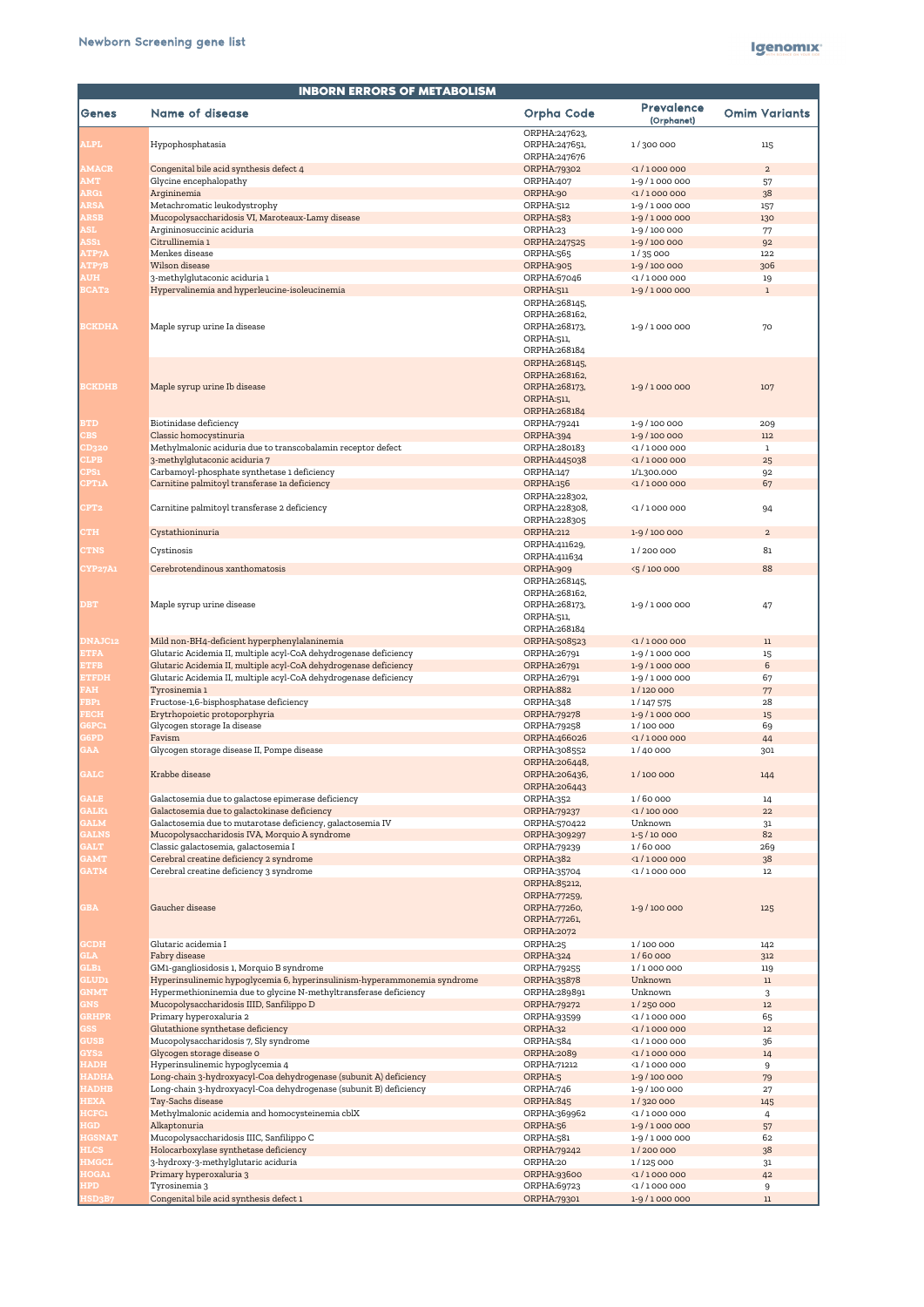| <b>INBORN ERRORS OF METABOLISM</b> |                                                                                   |                                               |                                 |                      |
|------------------------------------|-----------------------------------------------------------------------------------|-----------------------------------------------|---------------------------------|----------------------|
| <b>Senes</b>                       | <b>Name of disease</b>                                                            | <b>Orpha Code</b>                             | <b>Prevalence</b><br>(Orphanet) | <b>Omim Variants</b> |
| HSD17B10                           | 2-methyl-3-hydroxybutyric aciduria                                                | ORPHA:391457,<br>ORPHA:391428,<br>ORPHA:85295 | $\langle 1/1000000$             | 13                   |
| <b>IDS</b>                         | Mucopolysaccharidosis II, Hunter disease                                          | ORPHA:217093,<br>ORPHA:217085                 | 1/166 000                       | 108                  |
| <b>IDUA</b>                        | Mucopolysaccharidosis I, Hurler syndrome, Hurler-Scheie syndrome, Scheie syndrome | ORPHA:93476,<br>ORPHA:93473,<br>ORPHA:93474   | 1-9/1000000                     | 133                  |
| <b>IVD</b>                         | Isovaleric acidemia                                                               | ORPHA:33                                      | 1-9 / 100 000                   | 74                   |
| <b>LIPA</b>                        | Lysosomal acid lipase deficiency, Wolman disease                                  | ORPHA:75233                                   | Unknown                         | 74                   |
| <b>LMBRD1</b>                      | Methylmalonic aciduria and homocystinuria cblF                                    | ORPHA:79284                                   | $\langle 1/1000000$             | $\overline{4}$       |
| MAN2B1                             | Alpha-mannosidosis                                                                | ORPHA:61                                      | 1-9/1000000                     | 106                  |
| <b>MAT1A</b>                       | Methionine adenosyltransferase deficiency                                         | ORPHA:168598                                  | $\langle 1/1000000$             | 23                   |
| <b>MCCC1</b>                       | 3-methylcrotonyl-CoA carboxylase 1 deficiency                                     | ORPHA:6                                       | 1-9 / 100 000                   | 63                   |
| MCCC <sub>2</sub>                  | 3-methylcrotonyl-CoA carboxylase 2 deficiency                                     | ORPHA:6                                       | 1-9 / 100 000                   | 49                   |
| <b>MCEE</b>                        | Methylmalonic acidemia due to methylmalonyl-CoA epimerase deficiency              | ORPHA:308425                                  | $\langle 1 / 1000000$           | $\overline{2}$       |
| <b>MLYCD</b>                       | Malonyl-CoA decarboxylase deficiency, malonic aciduria                            | ORPHA:943                                     | $\langle$ 1 / 1 000 000         | 10                   |
| <b>MMAA</b>                        | Methylmalonic acidemia cblA                                                       | ORPHA:28                                      | Unknown                         | 64                   |
| <b>MMAB</b>                        | Methylmalonic acidemia cblB                                                       | ORPHA:79311                                   | Unknown                         | 36                   |
| <b>MMACHC</b>                      | Methylmalonic aciduria and homocystinuria cblC                                    | ORPHA:79282                                   | Unknown                         | 76                   |
| <b>MMADHC</b>                      | Methylmalonic aciduria and homocystinuria cblD                                    | ORPHA:79283                                   | $\langle 1 / 1000000$           | 22                   |
| <b>MMUT</b>                        | Methylmalonic acidemia due to methylmalonyl-CoA mutase deficiency                 | ORPHA:79312,<br>ORPHA:289916                  | Unknown                         | 206                  |
| <b>MTHFR</b>                       | Homocystinuria due to methylenete trahydrofolatereductase deficiency              | ORPHA:395                                     | Unknown                         | 73                   |
| <b>MTR</b>                         | Homocystinuria-megaloblastic anemia due to defect in cobalamin metabolism cbIG    | ORPHA:2170                                    | $\langle 1/1000000$             | 20                   |
| <b>MTRR</b>                        | Homocystinuria-megaloblastic anemia due to defect in cobalamin metabolism cblE    | <b>ORPHA:2169</b>                             | $\langle$ 1 / 1 000 000         | 23                   |
| <b>MVK</b>                         | Mevalonic aciduria                                                                | ORPHA:29                                      | $\langle 1/1000000$             | 42                   |
| <b>NAGLU</b>                       | Mucopolysaccharidosis IIIA, Sanfilippo B syndrome                                 | <b>ORPHA:79270</b>                            | 1-9/1000000                     | 89                   |
| <b>NAGS</b>                        | Hyperammonemia due to N-acetylglutamate synthase deficiency                       | ORPHA:927                                     | $\langle 1 / 1000000$           | 24                   |
| NPC1                               | Niemann-Pick C disease                                                            | ORPHA:646                                     | 1-9 / 100 000                   | 218                  |
| NPC <sub>2</sub>                   | Niemann-Pick C disease                                                            | ORPHA:646                                     | 1-9 / 100 000                   | 23                   |
| <b>OAT</b>                         | Ornithine aminotransferase deficiency                                             | ORPHA:414                                     | 1/50 000                        | 73                   |
| OPA3                               | 3-methylglutaconic aciduria 3                                                     | ORPHA:67047                                   | 1/10000                         | 14                   |
| <b>OTC</b>                         | Ornithine transcarbamylase deficiency                                             | ORPHA:664                                     | 1-9/100 000                     | 356                  |
| <b>PAH</b>                         | Phenylketonuria                                                                   | ORPHA:2209                                    | 1/10000<br>Unknown              | 477                  |
| <b>PCBD1</b><br><b>PCCA</b>        | Pterin-4-alpha-carbinolamine dehydratase deficiency<br>Propionic acidemia         | <b>ORPHA:1578</b><br>ORPHA:35                 | 1-9/1000000                     | 6<br>108             |
| <b>PCCB</b>                        | Propionic acidemia                                                                | ORPHA:35                                      | 1-9/1000000                     | 98                   |
| <b>PPM1K</b>                       | Maple syrup urine disease                                                         | ORPHA:268162                                  | 1-9/1000000                     | 1                    |
| <b>PRDX1</b>                       | Methylmalonic aciduria and homocystinuria cblC                                    | ORPHA:26                                      | 1/67000                         | $2^{\circ}$          |
| <b>PRODH</b>                       | Hyperprolinemia 1                                                                 | ORPHA:419                                     | 1/700 000                       | $\overline{a}$       |
| <b>PYGL</b>                        | Glycogen storage disease VI                                                       | ORPHA:369                                     | 1/85000                         | 23                   |
| <b>SGSH</b>                        | Mucopolysaccharidosis IIIA, Sanfilippo A syndrome                                 | ORPHA:79269                                   | 1-9/1000000                     | 75                   |
| SLC22A5                            | Systemic primary carnitine deficiency                                             | <b>ORPHA:158</b>                              | 1/100 000                       | 132                  |
| <b>SLC25A13</b>                    | Citrullinemia 2                                                                   | ORPHA:247585                                  | 1/57000                         | 44                   |
| SLC25A15                           | Hyperornithinemia-hyperammonemia-homocitrullinuria syndrome                       | ORPHA:415                                     | $\langle 1 / 1000000$           | 31                   |
| SLC25A20                           | Carnitine-acylcarnitine translocase deficiency                                    | ORPHA:159                                     | $\langle 1 / 1000000$           | 18                   |
| SLC37A4                            | Glycogen storage disease IB and IC                                                | <b>ORPHA:79259</b>                            | 1/100 000                       | 70                   |
| <b>SLC3A1</b>                      | Cystinuria                                                                        | ORPHA:163690                                  | $\langle 1 / 1000000$           | 34                   |
| <b>SLC6A8</b>                      | Cerebral creatine deficiency syndrome 1                                           | ORPHA:52503                                   | Unknown                         | 47                   |
| SLC7A7                             | Lysinuric protein intolerance                                                     | ORPHA:470                                     | 1/60000                         | 52                   |
| <b>SLC7A9</b>                      | Cystinuria                                                                        | <b>ORPHA:214</b>                              | $1 - 5/10000$                   | 29                   |
| <b>SMPD1</b>                       | Niemann-Pick A and B disease                                                      | ORPHA:77292,<br>ORPHA:77293                   | 1-9/1000000                     | 146                  |
| <b>SPR</b>                         | Dystonia dopa-responsive due to sepiapterin reductase deficiency                  | ORPHA:70594                                   | $\langle 1 / 1000000$           | 16                   |
| <b>TAT</b>                         | Tyrosinemia 2                                                                     | ORPHA:28378                                   | $\langle 1/1000000$             | 22                   |
| TCN <sub>2</sub>                   | Transcobalamin II deficiency                                                      | <b>ORPHA:859</b>                              | $\langle 1/1000000$             | 18                   |
| <b>THAP11</b>                      | Methylmalonic Acidemia and Homocysteinemia cblX                                   | ORPHA:369962                                  | $\langle 1 / 1000000$           | 1                    |
| <b>TIMM50</b>                      | 3-methylglutaconic aciduria 9                                                     | ORPHA:505216                                  | $\langle 1/1000000$             | 7                    |
| TPP1                               | Neuronal ceroid lipofuscinosis 2                                                  | ORPHA:79264                                   | $1 - 2 / 9000000$               | 94                   |
| <b>UGT1A1</b>                      | Crigler-Najjar syndrome 1 and 2                                                   | ORPHA:79234,<br>ORPHA:79235                   | 1/1000 000                      | 30 <sub>o</sub>      |

|                    | <b>GENETIC HEARING LOSS</b>                         |                            |                                 |                      |
|--------------------|-----------------------------------------------------|----------------------------|---------------------------------|----------------------|
| Genes              | Name of disease                                     | <b>Orpha Code</b>          | <b>Prevalence</b><br>(Orphanet) | <b>Omim Variants</b> |
| CDH <sub>23</sub>  | Usher 1D syndrome                                   | ORPHA:231169               | 1-9 / 100 000                   | 180                  |
| GJB <sub>2</sub>   | Autosomal recessive 1A deafness                     | ORPHA:90635                | 1/1000                          | 155                  |
| GJB6               | Autosomal recessive 1B deafness                     | ORPHA:90636                | 1/1000                          | 10                   |
| MYO7A              | Usher syndrome 1b                                   | ORPHA:231169               | 1-9 / 100 000                   | 343                  |
| <b>TMIE</b>        | Deafness 6                                          | ORPHA:90636                | Unknown                         | 8                    |
| TMPRSS3            | Deafness 8 and 10                                   | ORPHA:90636                | Unknown                         | 27                   |
| <b>TPRN</b>        | Autosomal recessive deafness 79                     | ORPHA:90636                | Unknown                         | 6                    |
| <b>TRIOBP</b>      | Autosomal recessive deafness 28                     | ORPHA:90636                | Unknown                         | 31                   |
| <b>USH1C</b>       | Autosomal recessive deafness 18a, Usher syndrome 1c | ORPHA:231169               | $1-9/100000$                    | 64                   |
| <b>USH1G</b>       | Usher syndrome 1g                                   | ORPHA:231169               | 1-9 / 100 000                   | 16                   |
| USH <sub>2</sub> A | Retinitis pigmentosa 39, Usher syndrome 2a          | ORPHA:231178,<br>ORPHA:791 | $1 - 5/10000$                   | 697                  |
| <b>WHRN</b>        | Autosomal recessive deafness 31, Usher syndrome 2d  | ORPHA:231178               | $1-9/100000$                    | 17                   |